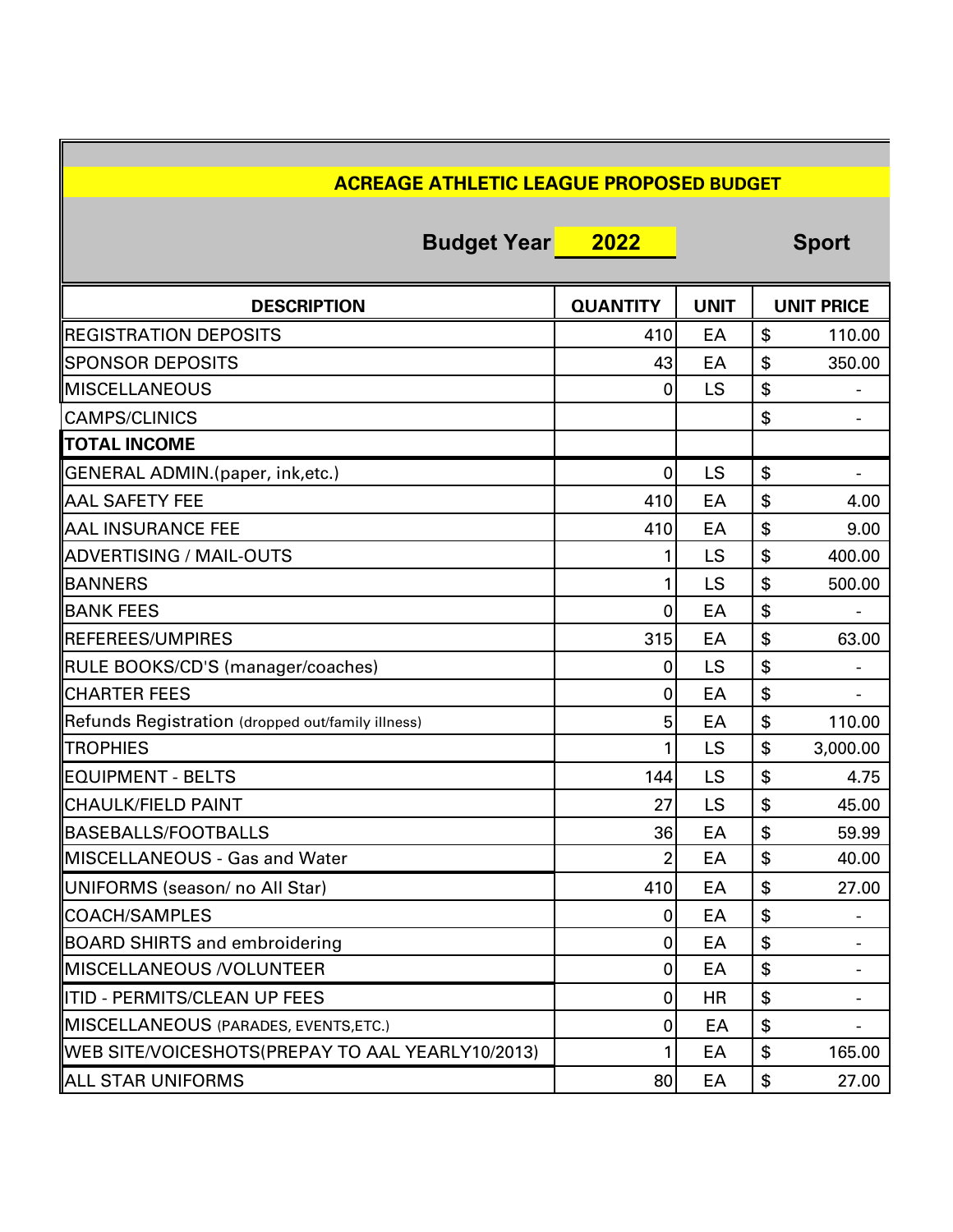| <b>BOARD REGISTRATION REFUND</b>  | 13   | EA | \$<br>110.00   |
|-----------------------------------|------|----|----------------|
| <b>END OF YEAR PARTY</b>          |      |    |                |
| DJ                                | 2    | LS | \$<br>650.00   |
| <b>BOUNCE HOUSE</b>               |      | LS | \$<br>500.00   |
| <b>Player Gifts</b>               | 410  | LS | \$<br>20.00    |
| FOOD / DRINKS / ICE /GAS          |      |    | \$<br>2,000.00 |
| <b>CONTINGENCY</b>                |      |    |                |
| <b>TOTAL EXPENSES</b>             |      |    |                |
| <b>ROLLOVER FROM YEAR</b>         | 2021 |    |                |
|                                   |      |    |                |
| Total Income (estimated)          |      |    |                |
| <b>Total Expenses</b> (estimated) |      |    |                |

**2 0 2 2**

**Balance estimated for end of season** 

Year to Date Balance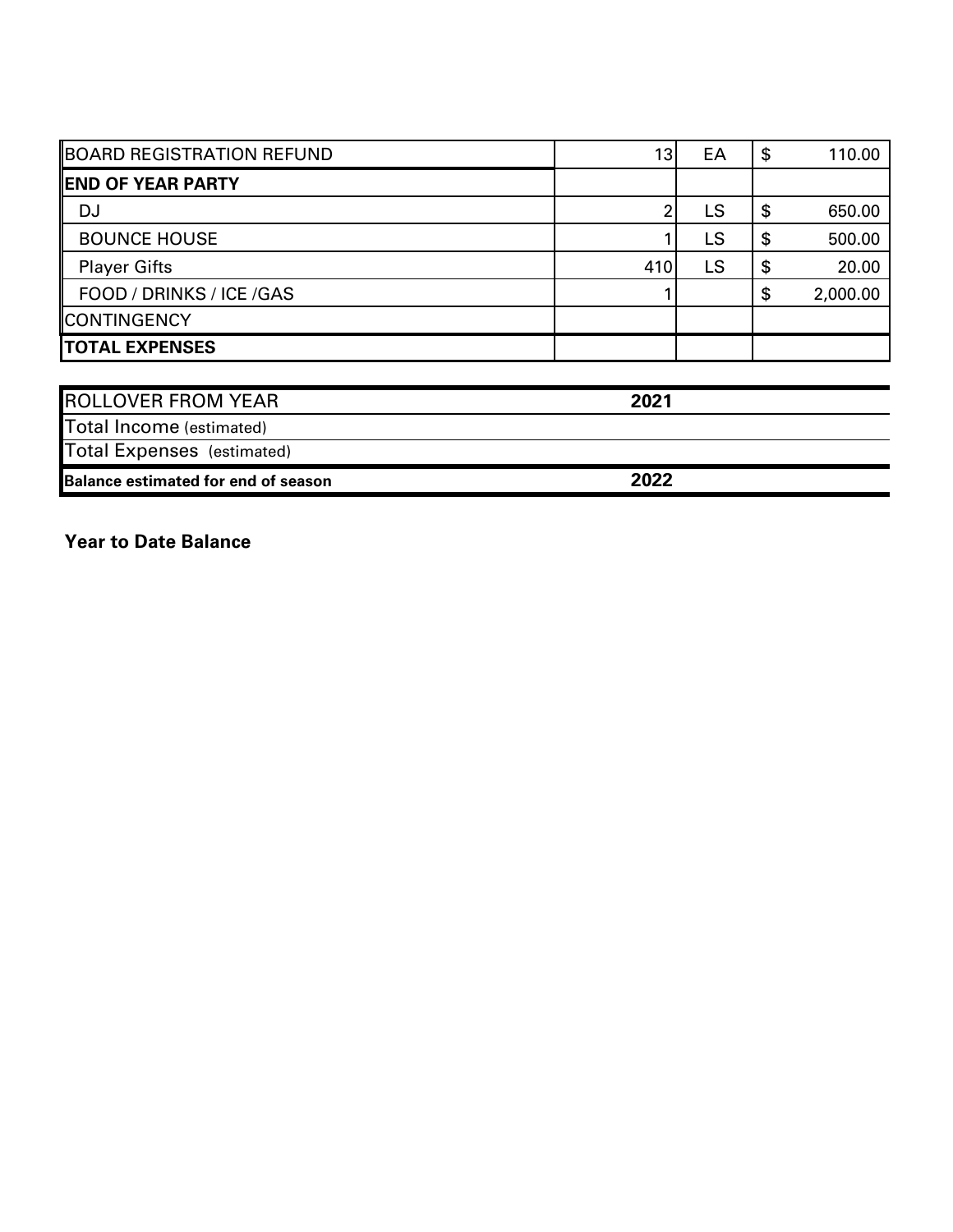|                    | <b>DATE</b><br>2/1/2022 |
|--------------------|-------------------------|
|                    |                         |
| <b>Coed Flag</b>   |                         |
|                    |                         |
| <b>TOTAL PRICE</b> | <b>ACTUAL</b>           |
| \$<br>45,100.00    |                         |
| \$<br>15,050.00    |                         |
| \$                 |                         |
|                    |                         |
| \$<br>60,150.00    | \$0.00                  |
| \$                 |                         |
| \$<br>1,640.00     |                         |
| \$<br>3,690.00     |                         |
| \$<br>400.00       |                         |
| \$<br>500.00       |                         |
| \$                 |                         |
| \$<br>19,845.00    |                         |
| \$                 |                         |
| \$                 |                         |
| \$<br>550.00       |                         |
| \$<br>3,000.00     |                         |
| \$<br>684.00       |                         |
| \$<br>1,215.00     |                         |
| \$<br>2,159.64     |                         |
| \$<br>80.00        |                         |
| \$<br>11,070.00    |                         |
| \$                 |                         |
| \$                 |                         |
| \$                 |                         |
| \$                 |                         |
| \$                 |                         |
| \$<br>165.00       |                         |
| \$<br>2,160.00     |                         |